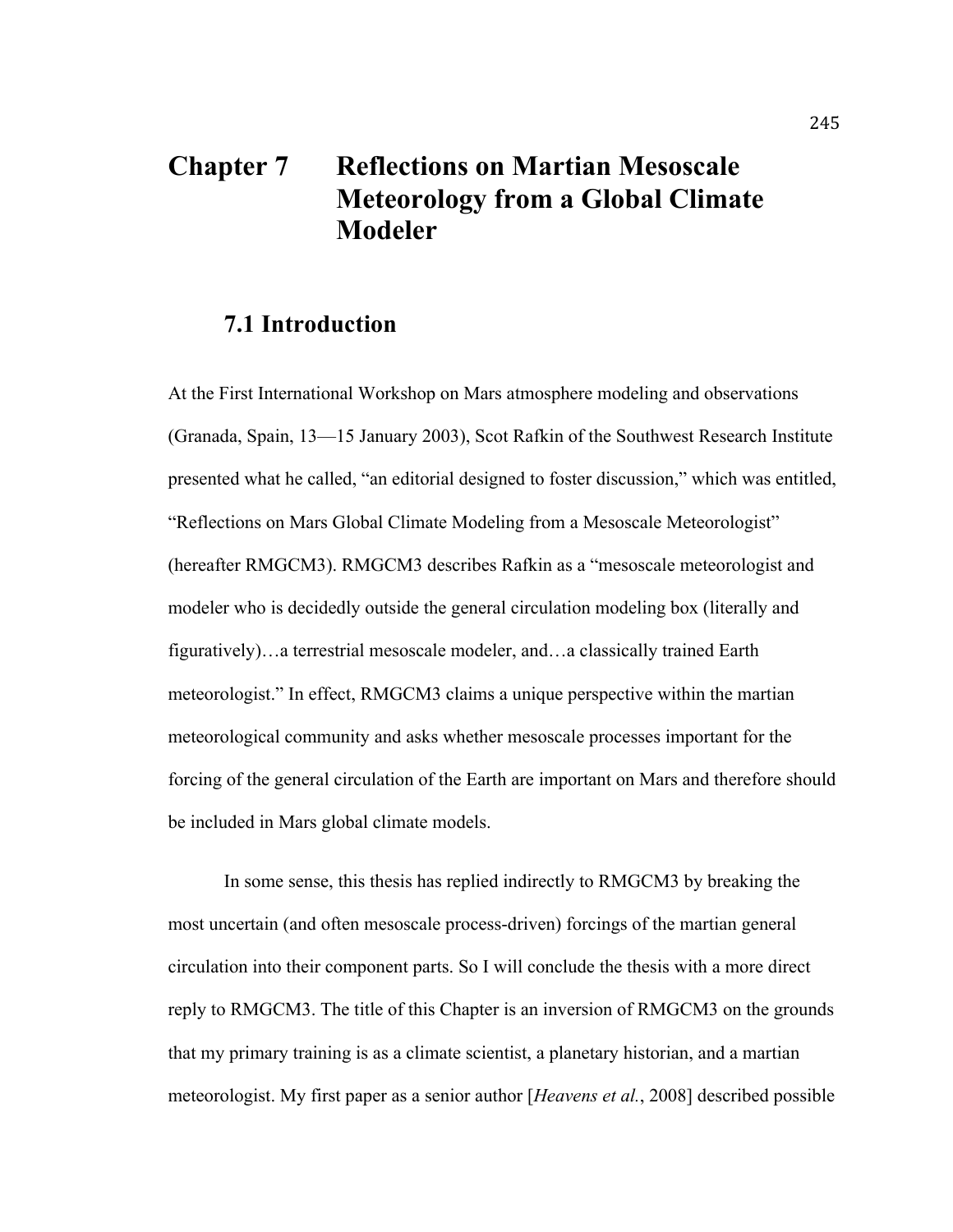improvements to a martian global climate model and experiments with the model that determined the effects of these improvements. Thus, my training and experience points me toward Mars, the large-scale, and the long-term, just as Rafkin's experience (c. 2003) pointed him toward Earth, the mesoscale, and short-term.

The significant questions raised by RMGCM3 are not only relevant to the study of the martian atmosphere for purposes of weather prediction and comparative planetology. The mesoscale processes we see today also may have some effect on the formation of climate archives in the rock record and in the ice record, though this issue is not considered in RMGCM3. Chapter 7.3 will very briefly discuss the significance of mesoscale processes for interpreting the geological record of Mars.

# **7.2 A Review of Modern Mesoscale Phenomena**

#### **7.2.1 Hot Towers of Dust**

RMGCM3 reviews current understanding of how the water vapor distribution in Earth's tropics arises, emphasizing the significance of the tropical minimum in the moist static energy (*Emoist*) in the middle troposphere:

$$
E_{\text{moist}} = c_p T + gz + L_v q \tag{7.1}
$$

where  $c_p$  is the isobaric heat capacity,  $T$  is the temperature,  $g$  is the acceleration due to gravity,  $z$  is the altitude above the surface, and  $L<sub>v</sub>$  is the latent heat of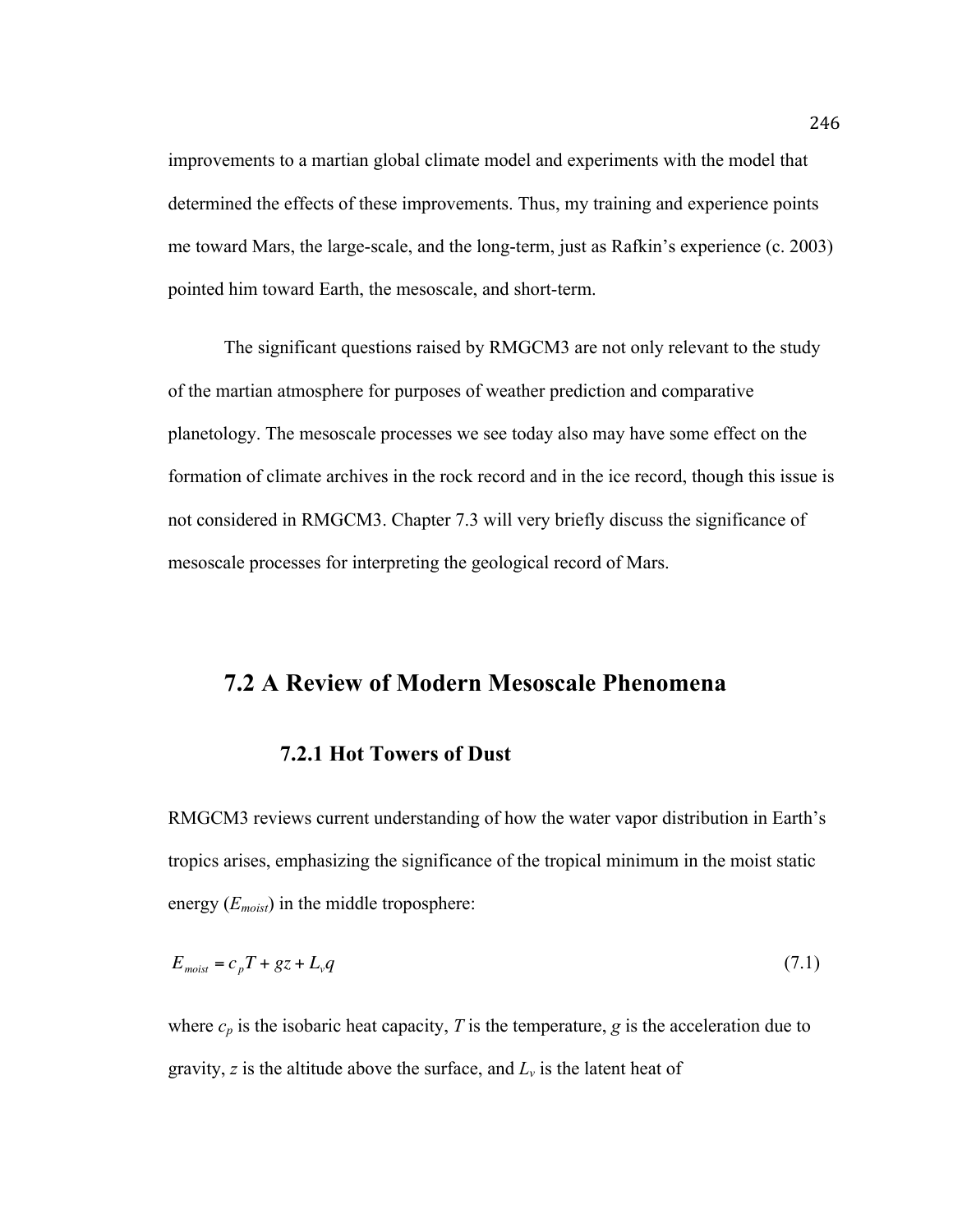vaporization/sublimation, and *q* is the water vapor mass mixing ratio. The significance of the moist static energy lies in its conservation under moist processes. If water is lost through condensation, the energy "loss" is compensated through latent heat release. The parcel either warms or gains gravitational potential energy. A minimum in moist static energy above the surface thus implies that the vertical distribution of water vapor (in an energetic rather than a physical sense) is not controlled by vertical eddy diffusion due to the overturning of Earth's Hadley cells, which would produce a moist static energy distribution that decays with height. In other words, the abundance of water vapor should decrease with distance from its source. Instead, numerically rare and areally insignificant deep convective cells preferentially transport water vapor into the upper troposphere. RMGCM3 then asks if such hot towers occur on Mars in the form of dust clouds and if they are significant for the transport of dust and volatiles.

These two questions can be answered hesitantly in the affirmative. The dust distribution of the martian atmosphere during much of northern spring and summer has a local maximum in mass mixing ratio high above the surface (at least on the nightside) (Chapters 4 and 5). Assuming conservation of dust, the tropical dust distribution of Mars around northern summer solstice is analogous to the moist static energy distribution of Earth's tropics and raises the same theoretical problem. The pseudo-moist dust convection described in Chapter 5 is a solution very similar to the idea of "hot towers," but Chapter 5 admits that this distribution also can be explained by invoking processes, such as scavenging by water ice particles, that violate the assumption of conservation of

247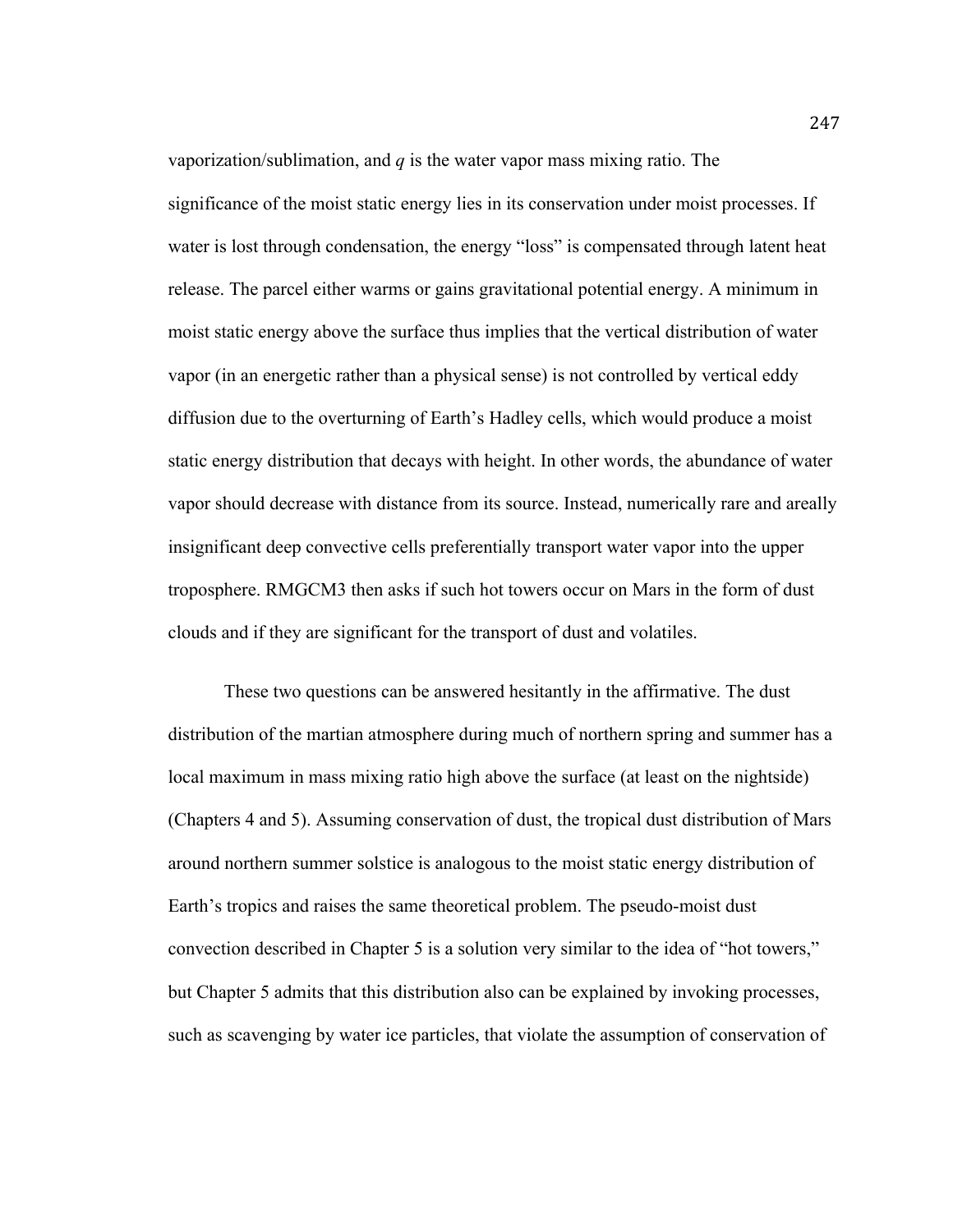dust and act on timescales faster than the large-scale vertical eddy diffusion timescale of the martian tropics.

In another instance described in Chapter 5, evidence was presented of a highly enriched layer of dust that likely originated from a regional dust storm near the southern tropic and then was advected across the equator against the likely direction of the crossequatorial transport due to the PMOC at that season. This layer of dust likely carried water vapor concentrations typical of the surface during its ascent and thereby supported an unusually dense (five times the zonal average density-scaled opacity, see Figure 6.3c) water ice cloud at high altitude. Both the cause and effects of this top-heavy dust distribution have broad implications for radiative balance, dynamics, and atmospheric chemistry.

Enriched layers of dust above the surface are not restricted to northern spring and summer. They can occur during global dust storm activity as well. *Clancy et al.* [2009] report detection of such a layer at  $\sim$ 40 km above the surface in limb retrievals from the Thermal Emission Spectrometer (TES) on Mars Global Surveyor (MGS) during the 2001 dust storm. *Clancy et al.* [2009] also detect an enriched layer of scattering particles at 70- 80 km, which they interpret as water ice. The enriched dust layer at 40 km is a clear contradiction to standard dynamical understanding. The heating of the atmosphere by the absorption of solar radiation by dust is thought to enhance the PMOC overturning, so dust storms would be expected to have uniformly mixed dust distributions. In addition, sedimentation is faster at lower densities than higher densities (Chapter 5), so a uniform dust distribution or a bottom-heavy dust distribution would be expected. *Newman et al.*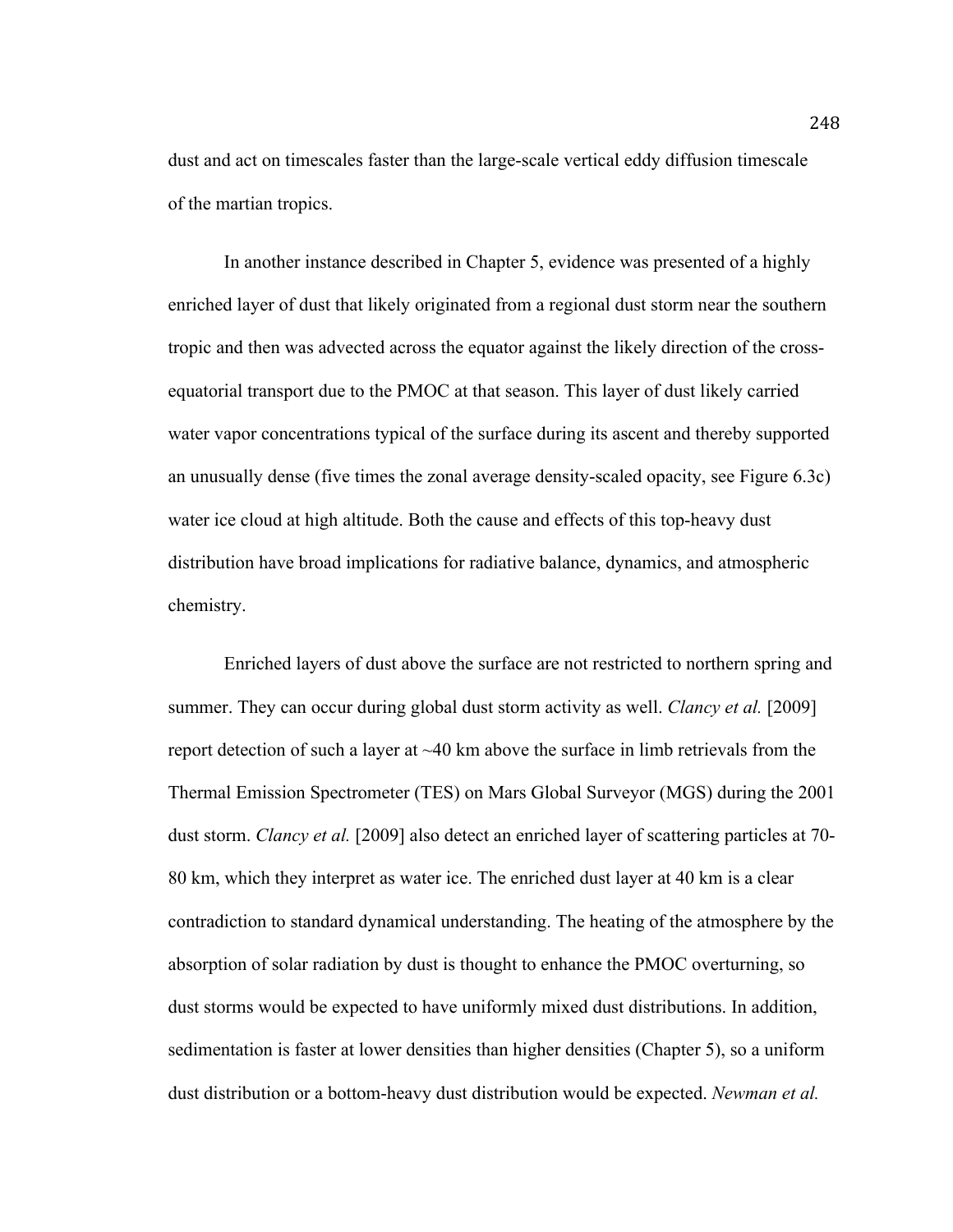

**Figure 7.1:** Estimated zonal average dust mass mixing ratio, nightside, MY 28, as labeled on the top of each panel.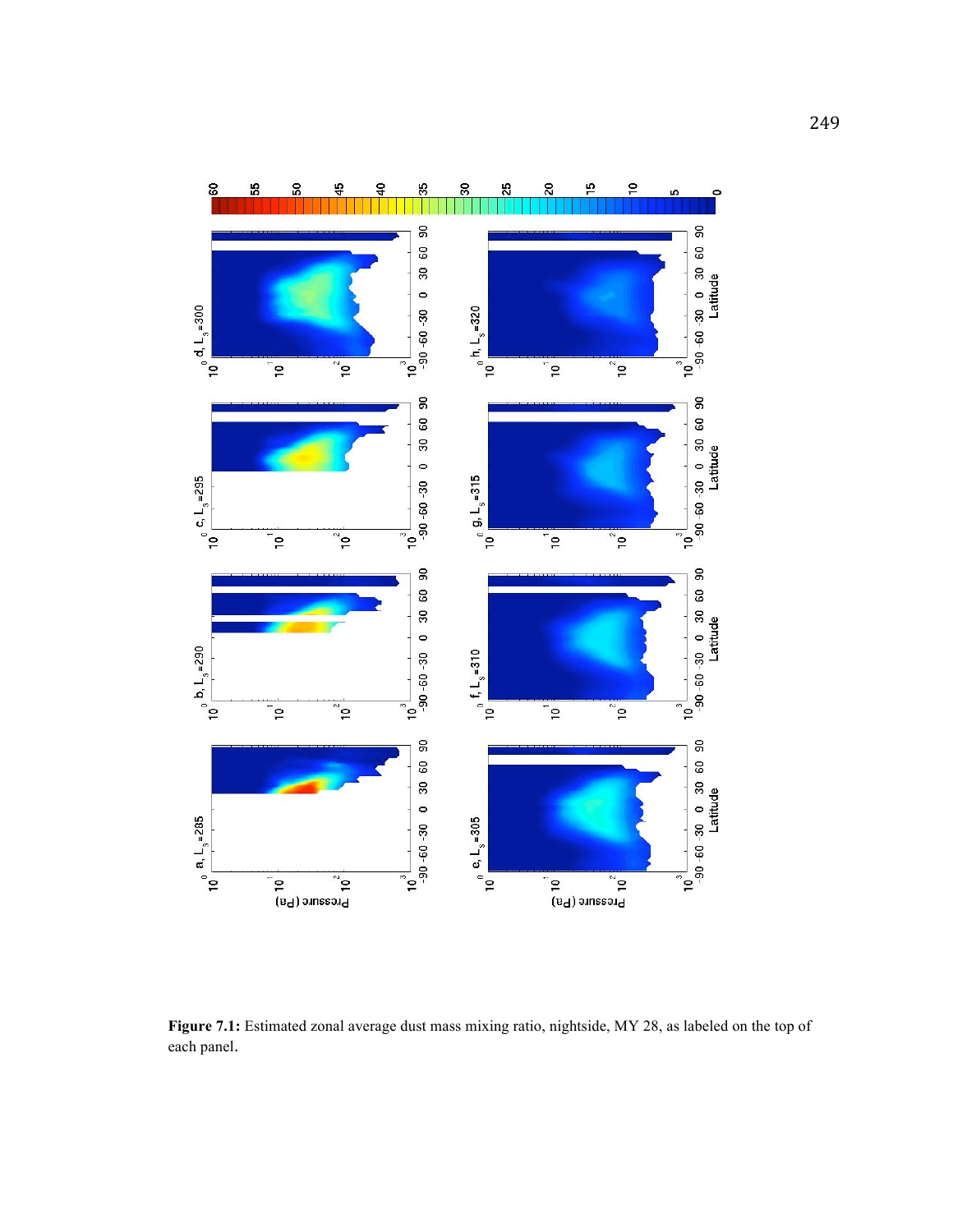[2002] and *Kahre et al.* [2008] have simulated enriched layers during large-scale dust storm activity, but *Clancy et al.* [2009] determined that the behavior they observed was "more extreme" than the simulations of *Kahre et al.* [2008].

Figures 7.1a-h show the zonal average dust mass mixing ratio (calculated as in Chapter 4) from MCS retrievals during the waning phases of the 2007 global dust storm (The nightside averages are shown, but the dayside averages are similar.) As retrieval coverage improves, a broad and enriched layer emerges and gradually decays over the course of 35° of Ls. While the observational biases described in Chapters 2 and 4 may have some quantitative effects on the zonal averages, the detection of an enriched layer by *Clancy et al.* [2009] similar to that implied by Figure 7.1b provides further confidence in this result. Thus, during the 2007 global dust storm, we infer that a zonal average layer of dust mass mixing ratio of >50 ppm was present over the martian tropics at a pressure level of ~30 Pa (or less).

While the observed dust distribution in the wake of the 2007 global dust storm looks extreme from the perspective of more modern models such as *Kahre et al.* [2008], it is consistent with the older three-dimensional model of the 1977b global dust storm by *Haberle et al.* [1982] and a simulation by *Newman et al.* [2002] of a synthetic dust storm near Hellas. *Haberle et al.* [1982] ran three experiments that evolved the dust distribution from a storm center in the southern mid-latitudes under three different sets of conditions: (1) dust was treated as a radiatively inert tracer; (2) dust was treated as radiatively active but a simple convective adjustment scheme was not applied; (3) dust was treated as radiatively active but a simple convective adjustment scheme was applied. In the case of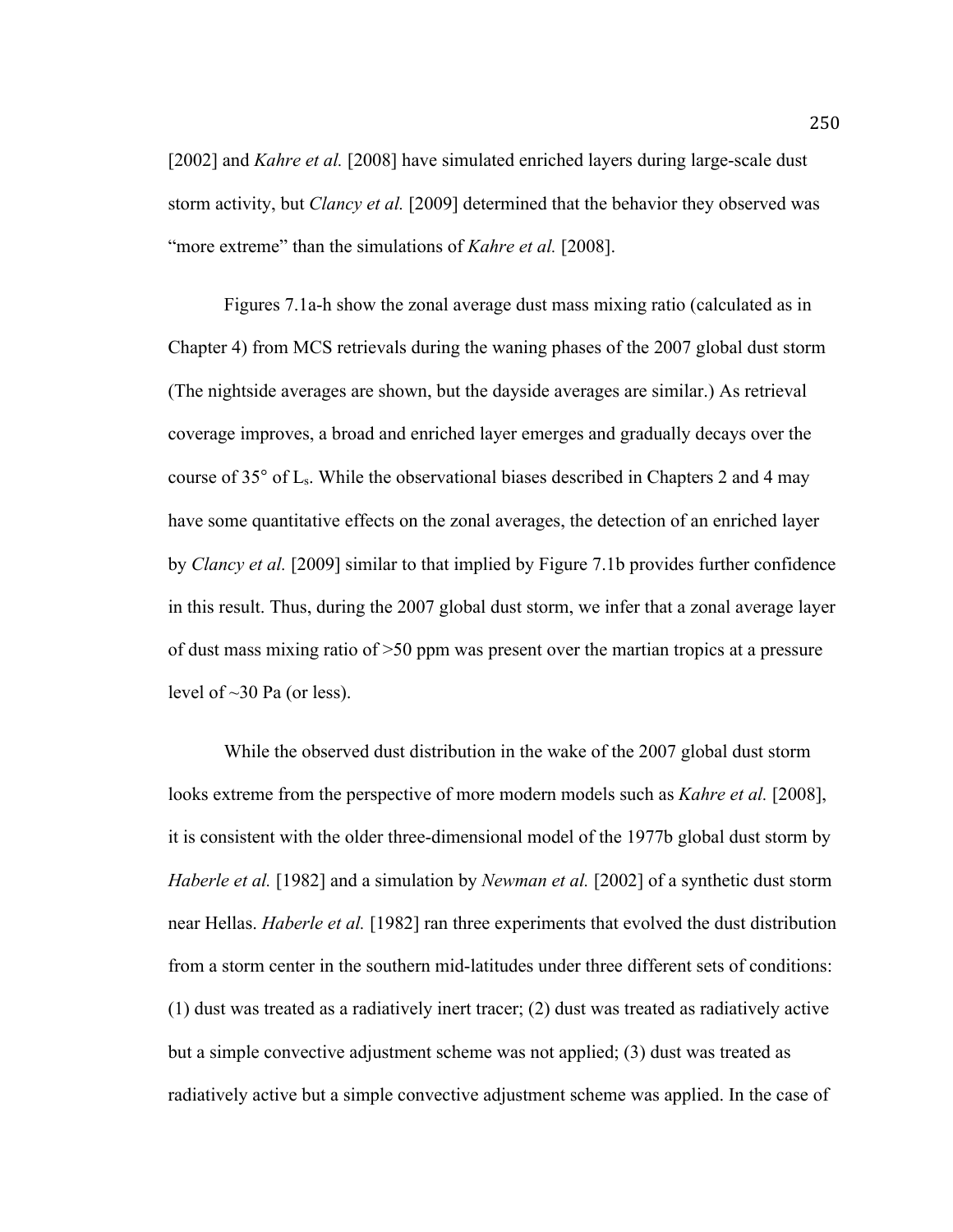(1), the simulated dust distribution was confined very near to the surface in the southern hemisphere. In the cases of  $(2)$  and  $(3)$ , the simulated dust distribution was relatively uniformly mixed over the southern tropics and mid-latitudes, while a highly enriched layer was present at  $\sim$ 25 km above the surface over the northern tropics. In the simulation of *Newman et al.* [2002], enriched layers of dust occur at 40 km above the surface.

Since water ice clouds near the surface of the tropics are likely as rare during global dust storms as they are during northern winter generally (Chapter 2), the enriched layers of dust at high altitude observed during global dust storms most likely arise from pseudo-moist dust convection on a horizontal scale that may be somewhat greater than during northern summer. Such convective plumes may be partly resolved by the simulations of *Haberle et al.* [1982] and *Newman et al.* [2002]. If the observed enriched layer were supplied by pseudo-moist dust convection, the implied fractional area occupied by the plumes would be around two to three orders of magnitude greater than the high altitude tropical dust maximum (HATDM) (see Chapter 5), that is, between 0.1 and 1%, which is a reasonable estimate for the fractional area of active saltation in a terrestrial dust storm [*Park and In*, 2003]. In addition (as noted in RMGCM3), dust plumes with morphologies that resemble terrestrial cumuli have been observed in visible imagery at the beginning of the 2001 dust storm [*Strausberg et al.*, 2005]. Thus, both the morphologies of dust clouds and the vertical dust distribution during global dust storms suggest that pseudo-moist dust convection occurs during seasons other than northern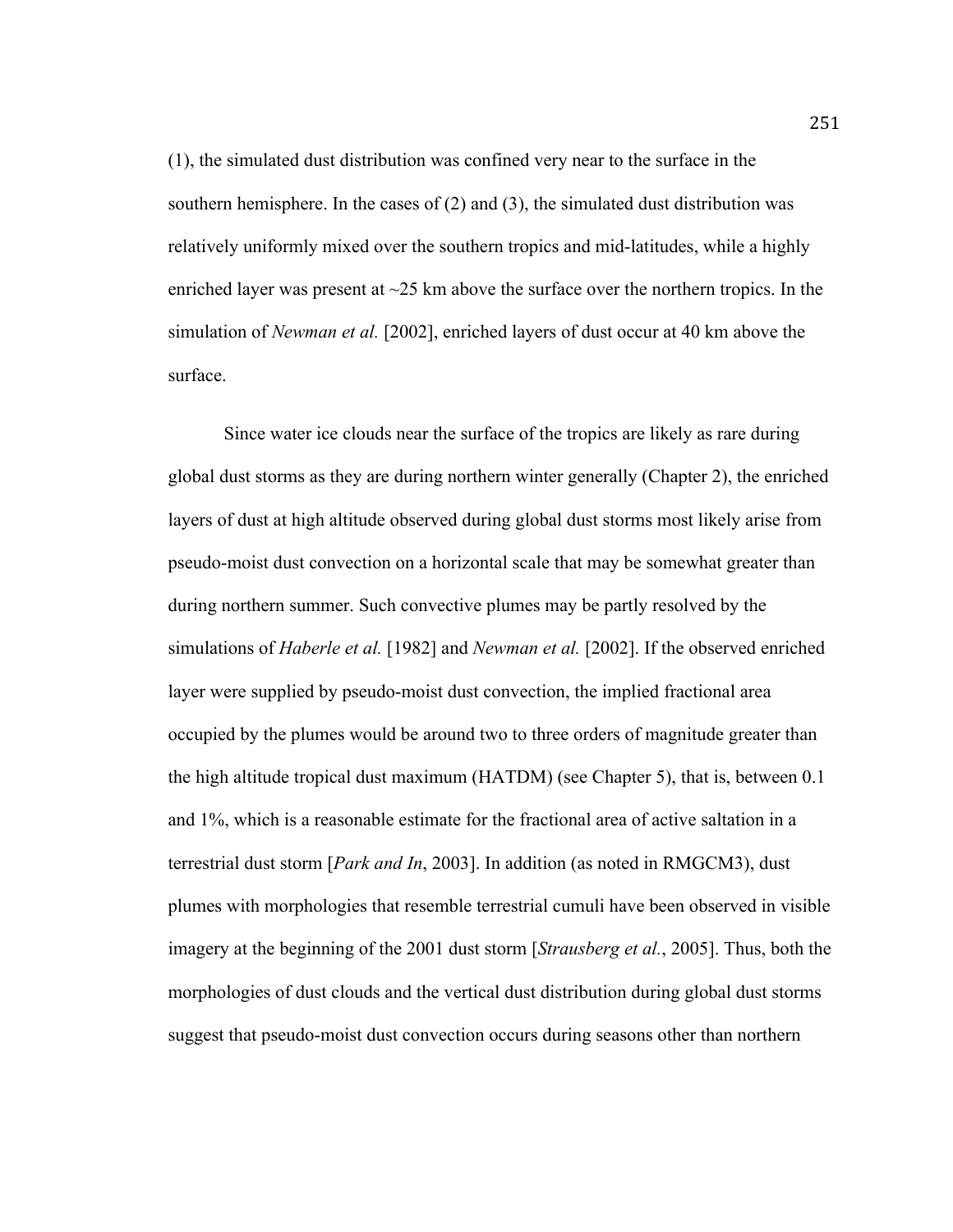spring and summer. Thus, the "hot towers" of dust proposed by RMGCM3 seem to be a genuine atmospheric feature.

#### **7.2.2 Mind the Water Ice!**

The discussion of the vertical transport of dust in RMGCM3 begins by drawing an analogy between the role of water in Earth's atmosphere and the role of dust in Mars's atmosphere, which was discussed in far greater detail in Chapter 5. The importance of dust in Mars's atmosphere and the very limited latent heating effect of water should not encourage neglect of the significant infrared heating due to water ice clouds (discussed in Chapter 6) and potential coupling between the dust and water cycles (discussed in Chapter 5). The martian atmosphere is a thin atmosphere. Radiative heating terms due to aerosol of any kind are comparable to latent heating in Earth's atmosphere.

#### **7.2.3 Cold Towers of Carbon Dioxide Ice?**

Carbon dioxide ice mostly has been mentioned in this thesis as a hindrance, either because of its association with high hazes (equatorial mesospheric clouds) in Chapter 3 or because of its tendency to be retrieved as dust in MCS retrievals (Chapter 4). Carbon dioxide moist convection at the winter pole also was identified as potential source of gravity waves in Chapter 3. The possible importance of carbon dioxide clouds at the winter pole for polar energy balance and the large-scale circulation is definite excuse for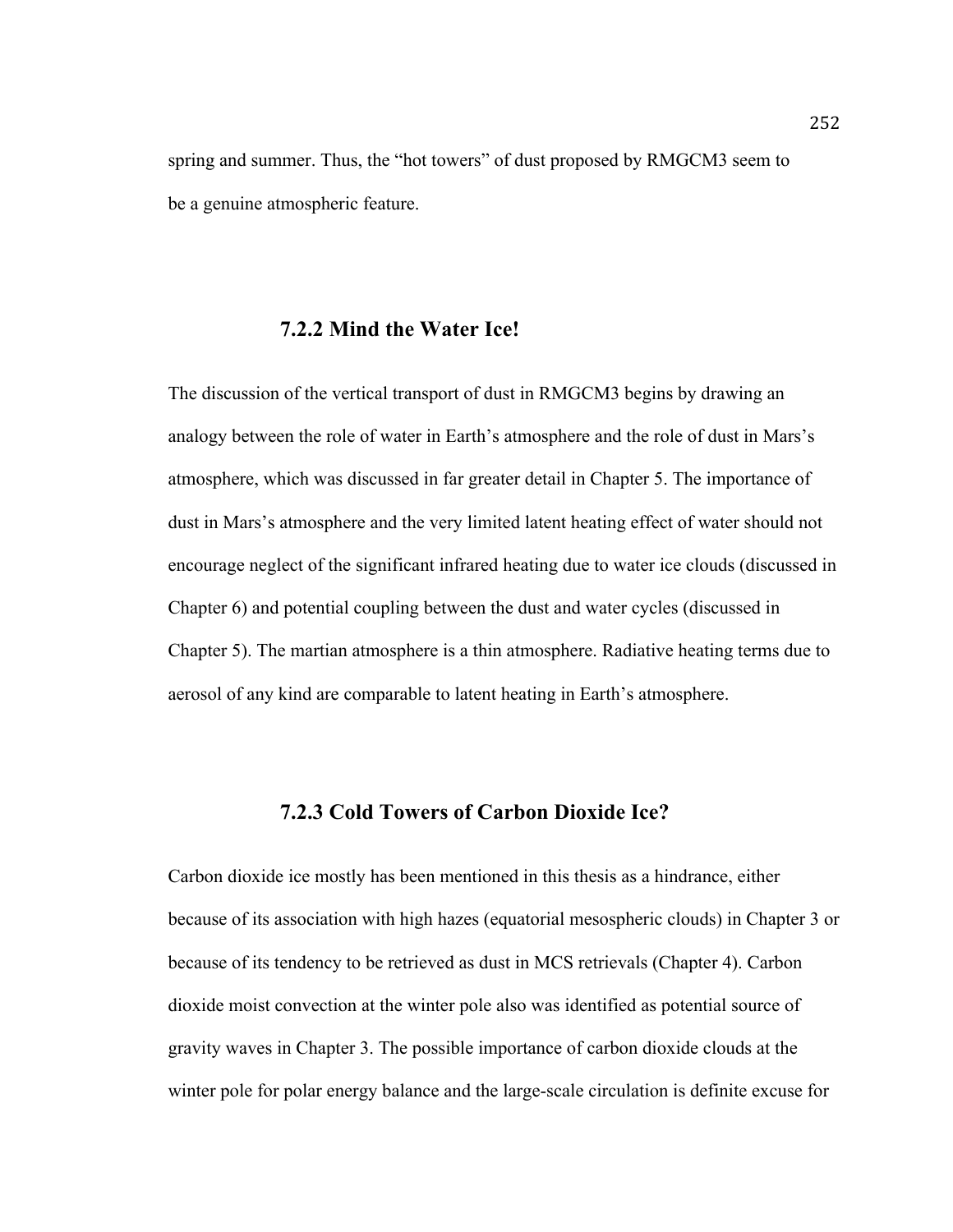investigation of the mesoscale dynamics of these clouds. Promising work on this subject is ongoing at UCLA (P. Hayne and D.A. Paige, Snow Clouds and the Carbon Dioxide Cycle on Mars, paper presented at the American Geophysical Union Fall Meeting, San Francisco, CA, 14—18 December 2009).

Also of interest is the importance of carbon dioxide moist convection at high altitudes above the tropics (or possibly elsewhere), especially during global dust storms. *Leovy et al.* [1973] reports that there was a carbon dioxide cloud at about 70 km above the surface during the 1971 global dust storm, which *Leovy et al.* [1973] attributes to condensation of adiabatically cooled air over the strongly heated dust clouds of the storm. *Clancy et al.* [2009] observed some sort of scattering haze at 70 km during the 2001 dust storm, which *Clancy et al.* [2009] identifies as water ice. If such high hazes are widespread enough during global dust storms, they may be important for the thermodynamic control of dust storms (outlined in Chapter 3), since they broadly re-emit in the infrared at very cold temperatures and lower the effective emission temperature of the planet.

#### **7.2.4 Gravity Waves**

Gravity waves are almost an aside in RMGCM3, but they are a common occurrence in mesoscale simulations [*Rafkin et al.*, 2002; *Rafkin*, 2009; *Spiga and Forget*, 2009]. In all of these cases, the gravity wave source is non-orographic. While the analysis in Chapter 3 cannot make any definite attributions of the source of the middle atmospheric local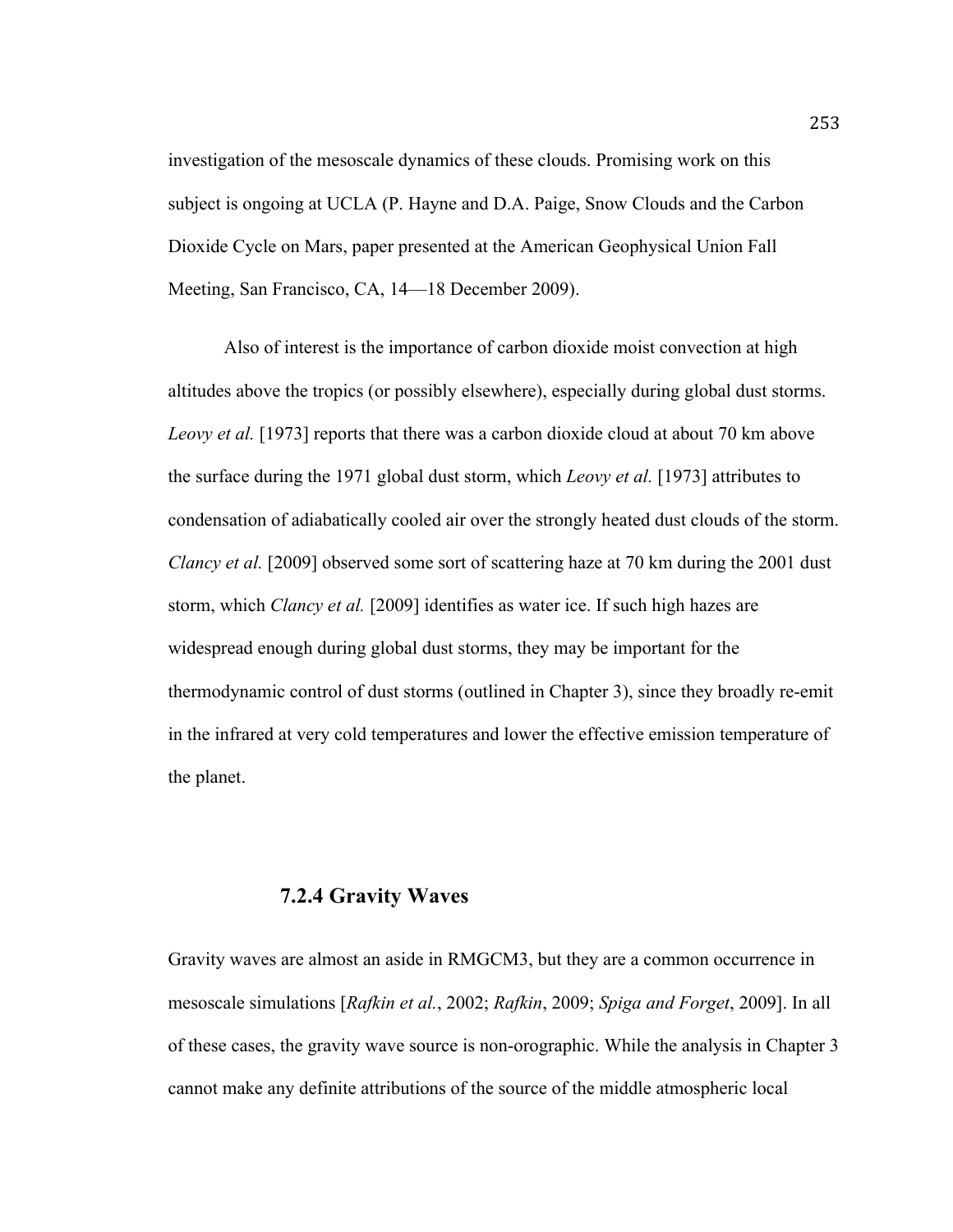convective instabilities, a role for convective processes and higher wavenumber baroclinic disturbances remains likely, since: gravity wave energy above the tropics does not correlate with current simulations of wind stress [*Creasey et al.*, 2006], the strongest evidence for gravity wave drag in the extratropics is in Mars's flatter hemisphere (Chapter 3); and local convective instabilities in the middle atmosphere were detected in the tropics just before the 2007 dust storm (see Figure 3.10a). Yet specifically nonorographic gravity waves are not parameterized in present Mars GCMs.

### **7.2.5 Summary**

The portrait that RMGCM3 painted of the martian atmosphere in 2003 was indeed prescient. Their temperature and pressure ranges of Earth's and Mars's atmospheres may differ. Solids and fluids may be present in them in differing proportions. But both of these atmospheres experience a variety of mesoscale and turbulent phenomena that are difficult to simulate in large-scale models of the general circulation but whose accurate representation may be critical to the predictive success of those models. Mars in fact seems to have at least five significant and genetically distinct forms of atmospheric convection: (1) dry convection in the planetary boundary layer; (2) dry convection in the middle atmosphere (Chapter 3); (3) pseudo-moist dust convection (Chapter 5); (4) carbon dioxide moist convection in polar night; and (5) high altitude carbon dioxide moist convection. Only the first type of convection is generally simulated in GCMs, though the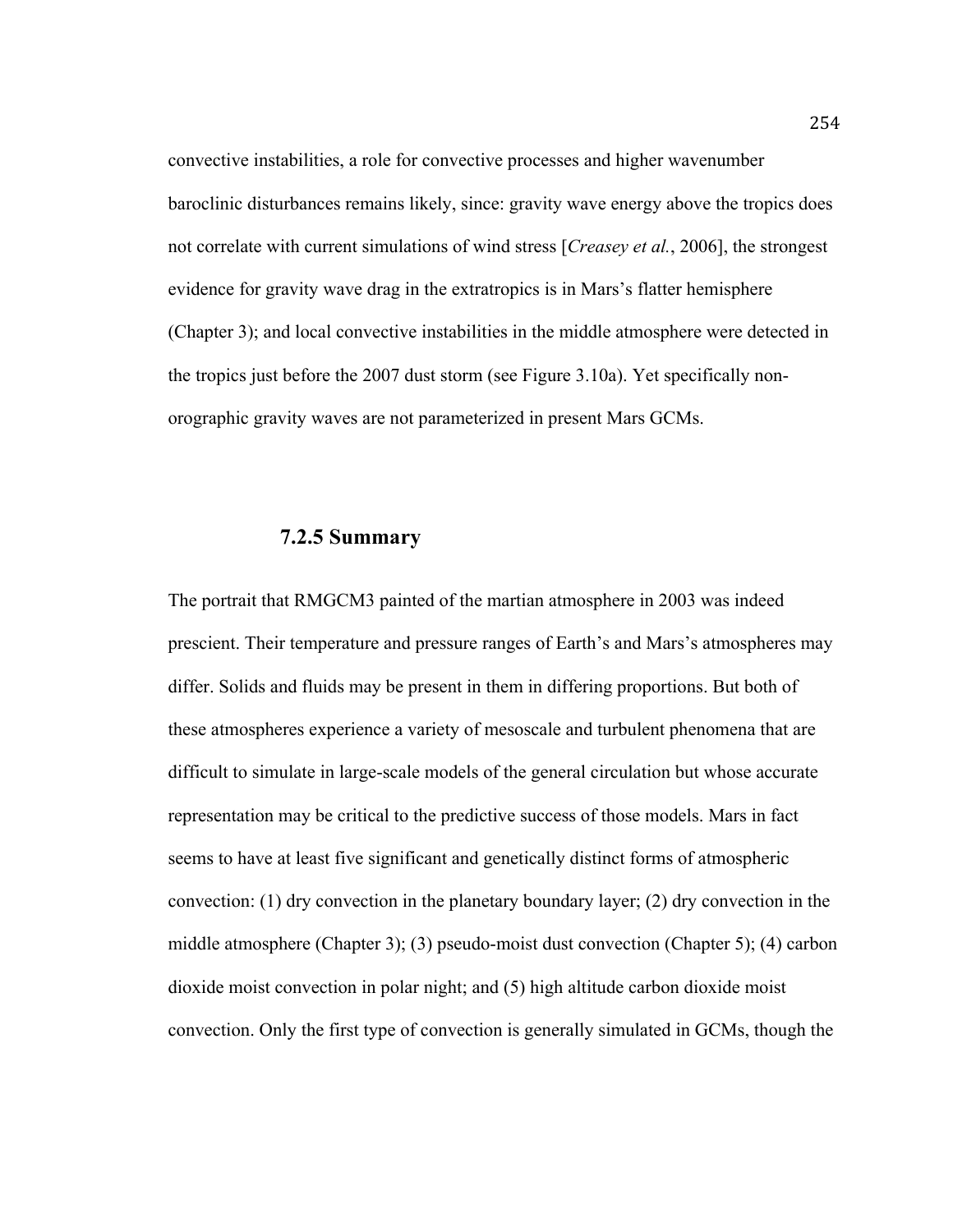effects of the second type are sometimes included by means of a gravity wave drag parameterization.

Like RMGCM3, I look forward to the continued progress of martian mesoscale models as a means to develop routines for upscaling mesoscale phenomena into the GCMs. It will be important, however, for these models be carefully validated against the important observational record provided by Mars Climate Sounder and by other means described throughout this thesis, adapting techniques and approaches used in studies of Earth's atmosphere whenever possible and appropriate (as in Chapter 3 and Chapter 5.4.3).

# **7.3 Historical and Geological Significance**

From the perspective of a planetary historian, the minutiae of processes that occur on timescales of minutes to days and on smaller than global scales seem intuitively irrelevant; at least in comparison with the grand orbital variations of Mars on timescales of thousands to millions of years that are hypothesized to drive cyclical deposition of ice and dust during the Amazonian era [e.g., *Milkovich and Head*, 2005; *Lewis et al.*, 2008]. This intuition is fundamentally wrong.

Mesoscale processes likely affect the most classic case of dust deposition on a polar cap. During some dust storms, the north polar vortex, which partially isolates the polar cap from the rest of the atmosphere, breaks apart. The disruption of the polar vortex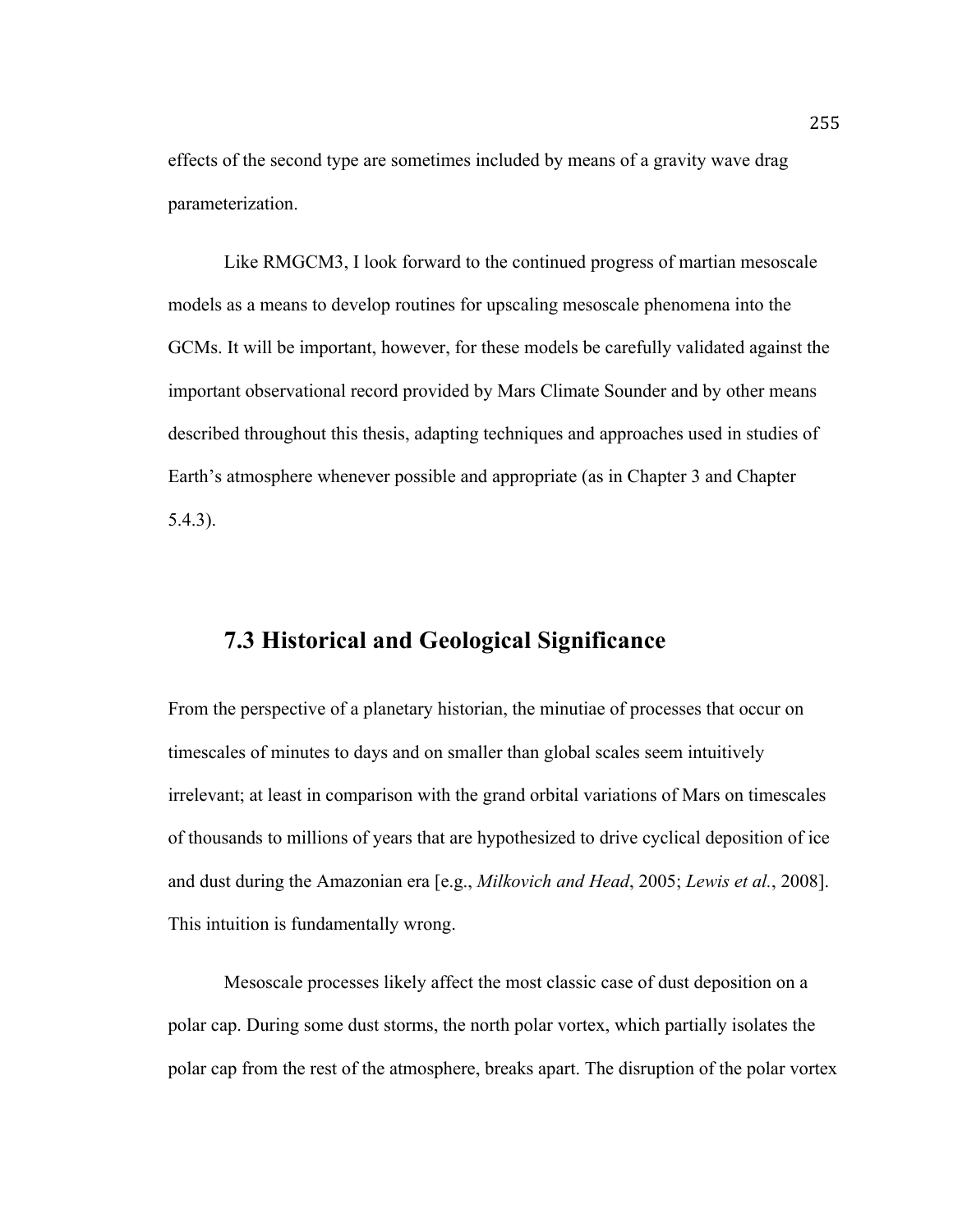is signified by considerable warming in temperatures at a pressure of 10-100 Pa above the pole (see discussion in Chapters 2 and 3). There is evidence for north polar vortex disruption during the 2007 global dust storm (D.M. Kass et al., MCS Views of the 2007 Global Dust Storm, paper presented at the  $39<sup>th</sup>$  Meeting of the Division for Planetary Sciences of the American Astronomical Society, Orlando, FL, 7—12 October 2007), though Figures 7.1a-h show that the north pole still remained much clearer throughout much of the storm than lower latitudes, consistent with past simulations [*Haberle et al.*, 1982; *Barnes*, 1990]. It has been proposed that polar vortex breakdown allows greater mixing with dusty air at lower latitudes and high rates of dust deposition on the polar cap through water ice scavenging during a time in which  $CO<sub>2</sub>$  ice and water ice are being deposited [*Barnes*, 1990 and references therein]. Since dust and water vapor transport from the southern hemisphere may be controlled in part by the intensity of pseudo-moist dust convection and polar vortex breakdown may require significant tidal and/or gravity wave drag [*Wilson*, 1997; *Kuroda et al.*, 2009] but may not necessarily require a global dust storm [*Wang*, 2007], even this relatively simple case of polar dust deposition will be significantly affected by the poorly understood processes discussed in Chapter 7.2 or discussed in greater detail in the previous Chapters. Therefore, it will be important for future models to represent these processes with as generalized physics as possible in order to understand changes in the frequency of polar vortex breakdown or the intensity of pseudo-moist dust convection in different climate regimes.

Analogy with the dust cycle of the Earth confirms that the details of the meteorological dynamics of dust transport in different climate regimes are important for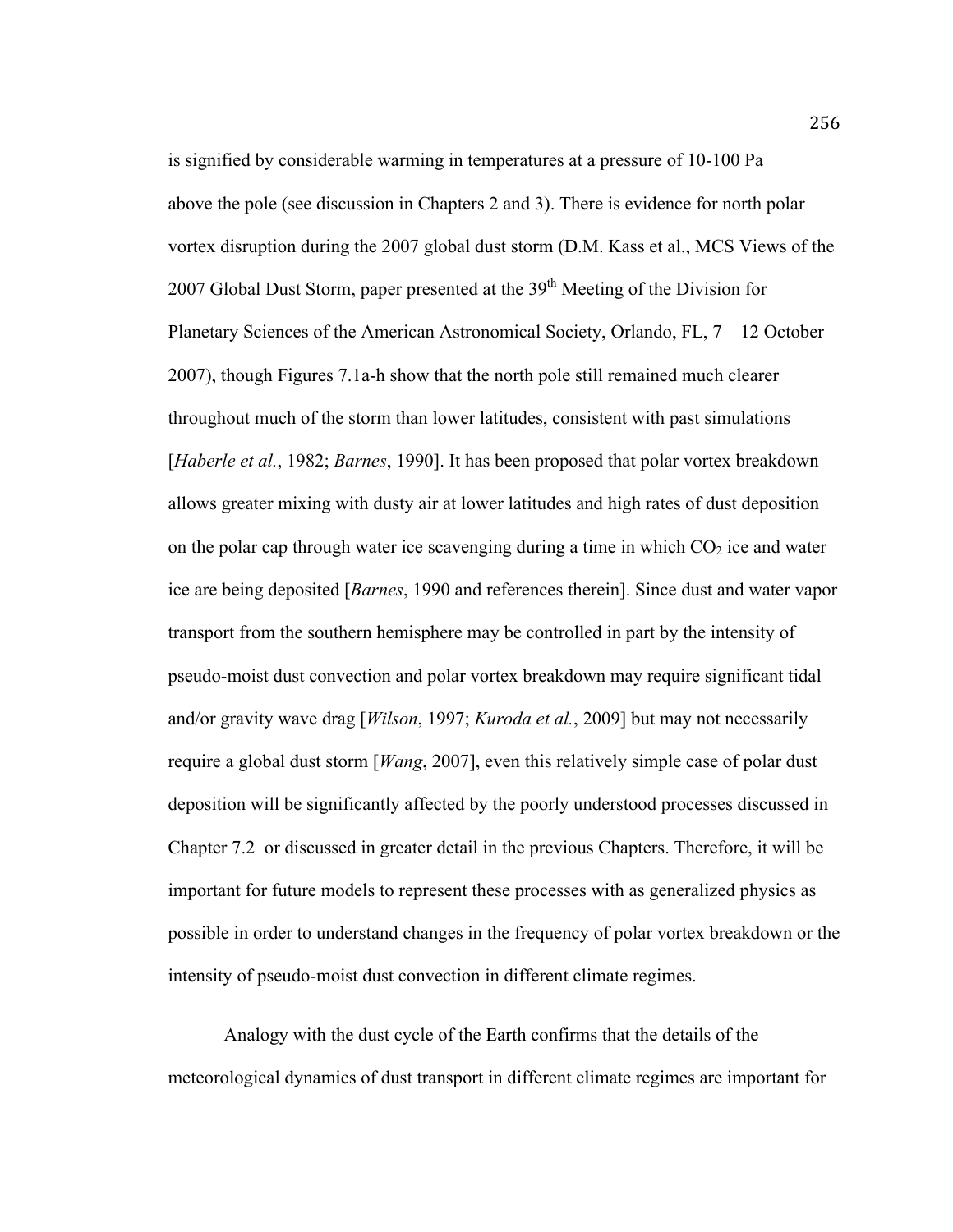understanding the extant records of dust deposition. Dust concentrations in highlatitude ice cores on the Earth are 2-200 times greater during glacial periods than in interglacial periods such as the Holocene [*Mahowald et al.*, 1999 and references therein]. The best global modeling now can reproduce dust deposition rates consistent with these ice cores [*Mahowald et al.*, 2006], but the simulations suggest that the global increase in dust loading in the atmosphere only increases by a factor of 2.5 during glacials relative to interglacials, which is consistent with rates of dust deposition in tropical dust deposits [*Winckler et al.*, 2008]. The variability in ice core dust concentrations that exceeds this factor is mainly the combined effect of lower rates of snowfall at the high latitudes during glacials; enhanced transport of dust toward the poles due to a more vigorous atmospheric circulation during glacials; and the activation of additional dust source regions during glacials [*Mahowald et al.*, 2006; *Winckler et al.*, 2008]. In addition, there is submillennial variability in dust grain size among different ice cores in East Antarctica, which can be interpreted as resulting from sub-millennial variability in subsidence over ice core sites during times of high dust loading [*Delmonte et al.*, 2004]. Thus, the dust concentrations in high-latitude ice cores are controlled by climate variability on both the global and the local scales.

On Mars, the extreme cost of "coring" deposits at the north and south poles likely will limit the number of ice core records from Mars in the next couple of generations to one or two (hopefully one from each pole). This sampling density will preclude the perspective that multiple ice cores can provide about the role of local variability in dust deposition. So atmospheric modeling will be as necessary to provide perspective on the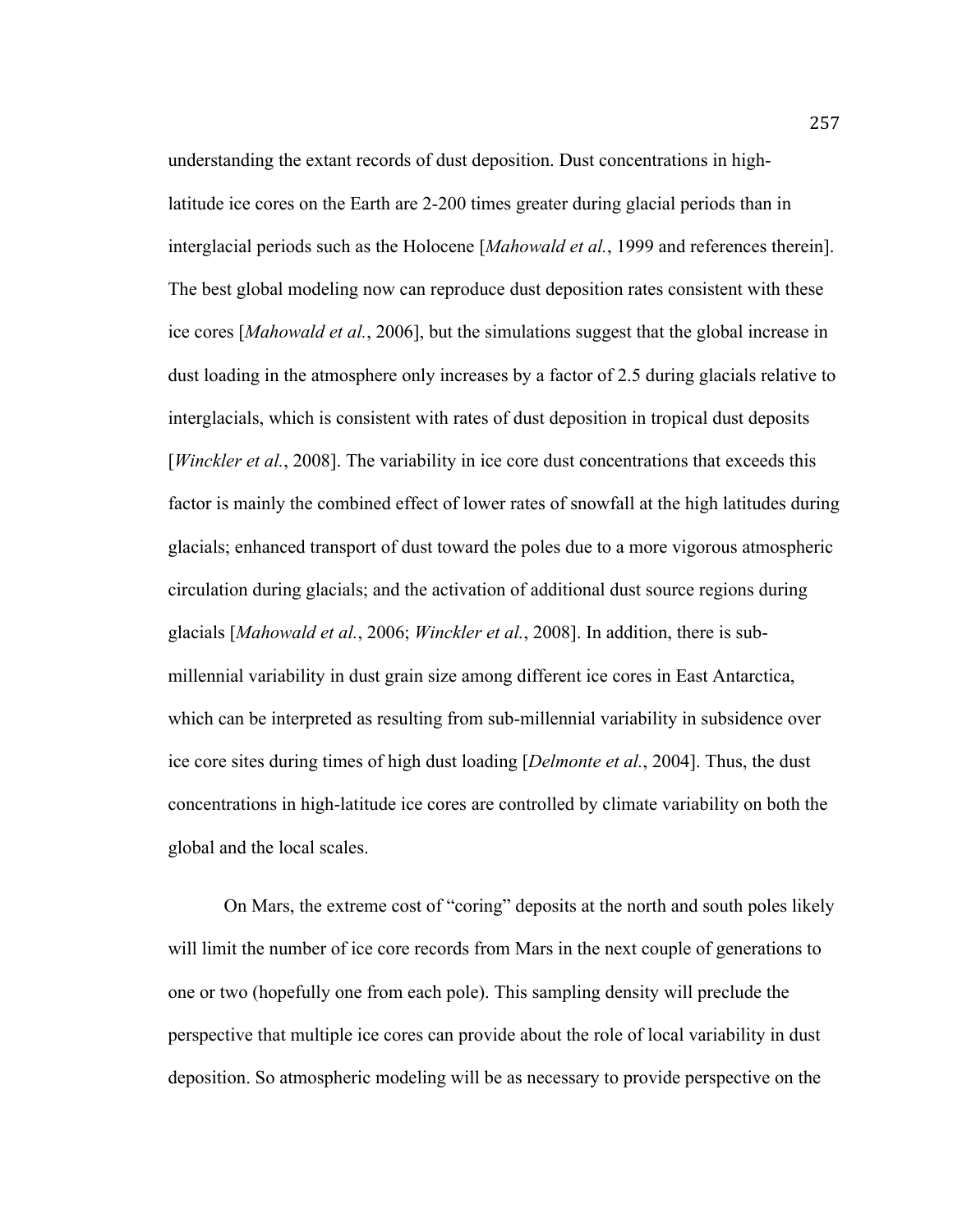sampling site as it will be to provide perspective on changes in polar dust deposition under variations in incident solar radiation and/or atmospheric density.

# **7.4 Conclusion**

The most appropriate summary of this thesis would be a series of global climate model experiments that demonstrate that a proper representation of the forcings of the general circulation at least reproduced the observed thermal structure. While I hope to perform such experiments in the future, there is still considerable uncertainty about important elements of such experiments (e.g., the dayside aerosol distribution in the tropics during much of northern spring and summer), even if they were to use prescribed distributions of aerosol and gravity wave drag rather than more generalized physics. Instead, I have taken a new look at the broad significance of mesoscale processes for martian weather and climate.

The way forward in martian atmospheric science does not lie in better dynamical cores or new physics packages cribbed from Earth. It lies in realizing that the atmospheric dynamics of Mars is no less complex than the atmospheric dynamics of Earth, it is just different. It lies in being cognizant of those differences when determining the means of injecting dust into the boundary layer and beyond, the sources of gravity waves, and the dynamics of volatile clouds from the surface to the middle atmosphere. It lies in focusing on the little, the brief, and the shallow to understand the big, the long, and the deep.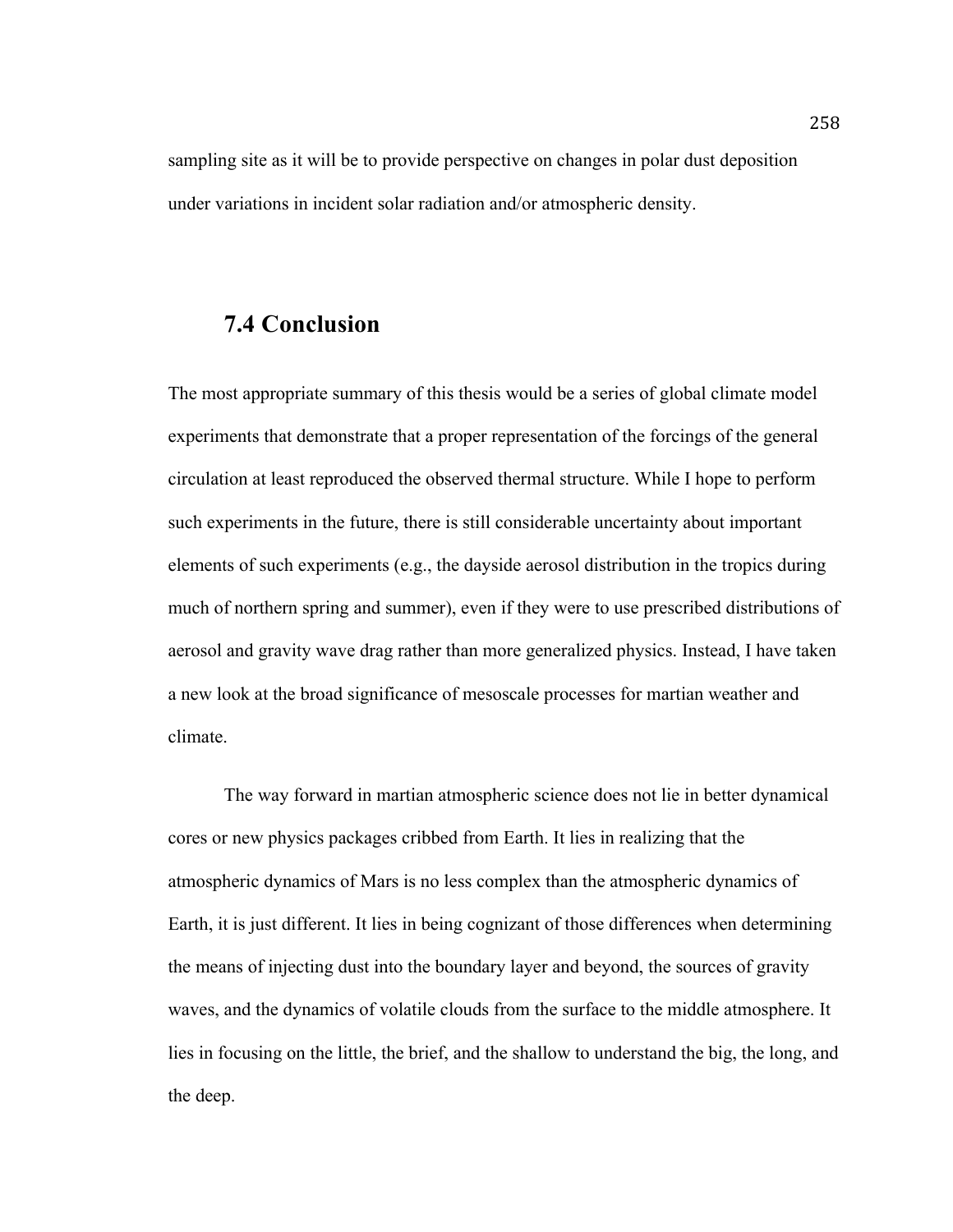# **Bibliography**

Barnes, J.R. (1990), Transport of Dust to High Northern Latitudes in a martian Polar Warming, *J. Geophys. Res.*, *95*(B2), 1381-1400.

Clancy, R.T., M.J. Wolff, B.A. Whitney, B.A. Cantor, M.D. Smith, and T.H. McConnochie (2009), Extension of atmospheric dust loading to high altitudes during the 2001 Mars dust storm: MGS TES limb observations, *Icarus*, in press, doi: 10.1016/j.icarus.2009.10.011.

Creasey, J. E., J. M. Forbes, and D. P. Hinson (2006), Global and seasonal distribution of gravity wave activity in Mars' lower atmosphere derived from MGS radio occultation data, *Geophys. Res. Lett.*, *33*, L01803, doi:10.1029/2005GL024037.

Delmonte, B., J.R. Petit, K.K. Andersen, I. Basile-Doelsch, V. Maggi, and V. Ya. Lipenkov (2004), Dust size evidence for opposite regional atmospheric circulation changes over east Antarctica during the last climatic transition, *Clim. Dyn.*, *23*(3-4), 427- 438.

Haberle, R.M., C.B. Leovy, and J.M. Pollack (1982), Some effects of global dust storms on the atmospheric circulation of Mars, *Icarus*, *50*, 322-367.

Heavens, N. G., M. I. Richardson, and A. D. Toigo (2008), Two aerodynamic roughness maps derived from Mars Orbiter Laser Altimeter (MOLA) data and their effects on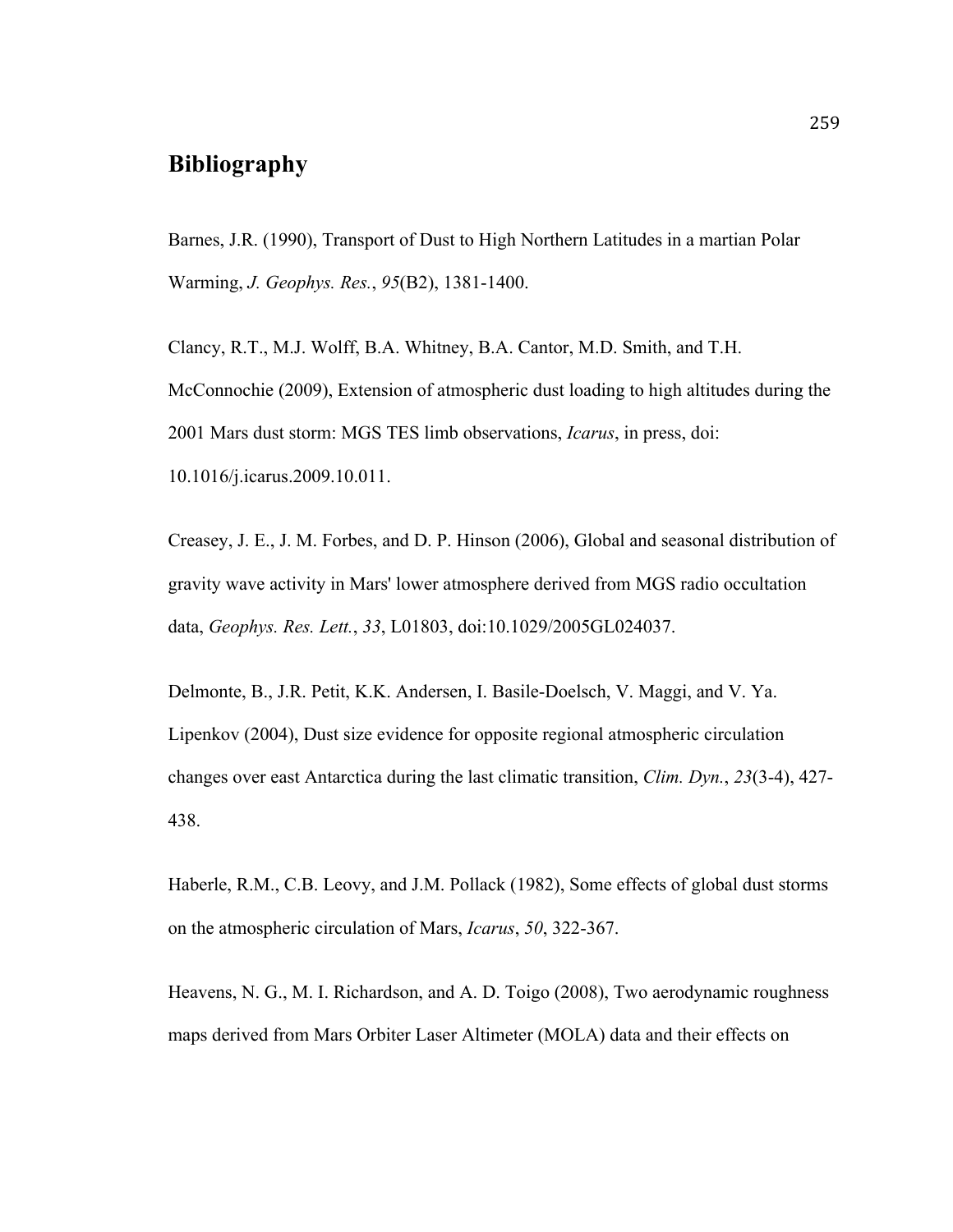boundary layer properties in a Mars general circulation model (GCM), *J. Geophys. Res.*, *113*, E02014, doi:10.1029/2007JE002991.

Kahre, M.A., J.L. Hollingsworth, R.M. Haberle, and J.R. Murphy (2008), Investigations of the variability of dust particle sizes in the martian atmosphere using the NASA Ames General Circulation Model, *Icarus*, *195*(2), 576-597.

Kuroda, T., A.S. Medevedev, P. Hartogh, and M. Takahashi (2009), *J. Meteor. Soc. Japan*, *87*(5), 913-921.

Leovy, C.B., R.W. Zurek, and J.B. Pollack (1973), Mechanisms for Mars Dust Storms, *J. Atmos. Sci.*, *30*(5), 749-762.

Lewis, K.W., O. Aharonson, J.P. Grotzinger, R.L. Kirk, A.S. McEwen, and T.-A. Suer (2008), Quasi-Periodic Bedding in the Sedimentary Rock Record of Mars, *Science*, *322*(5907), 1532-1535.

Mahowald, N., K. Kohfeld, M. Hansson, Y. Balkanski, S. P. Harrison, I. C. Prentice, M. Schulz, and H. Rodhe (1999), Dust sources and deposition during the last glacial maximum and current climate: A comparison of model results with paleodata from ice cores and marine sediments, *J. Geophys. Res.*, *104*(D13), 15,895–15,916.

Mahowald, N. M., D. R. Muhs, S. Levis, P. J. Rasch, M. Yoshioka, C. S. Zender, and C. Luo (2006), Change in atmospheric mineral aerosols in response to climate: Last glacial period, preindustrial, modern, and doubled carbon dioxide climates, *J. Geophys. Res.*, *111*, D10202, doi:10.1029/2005JD006653.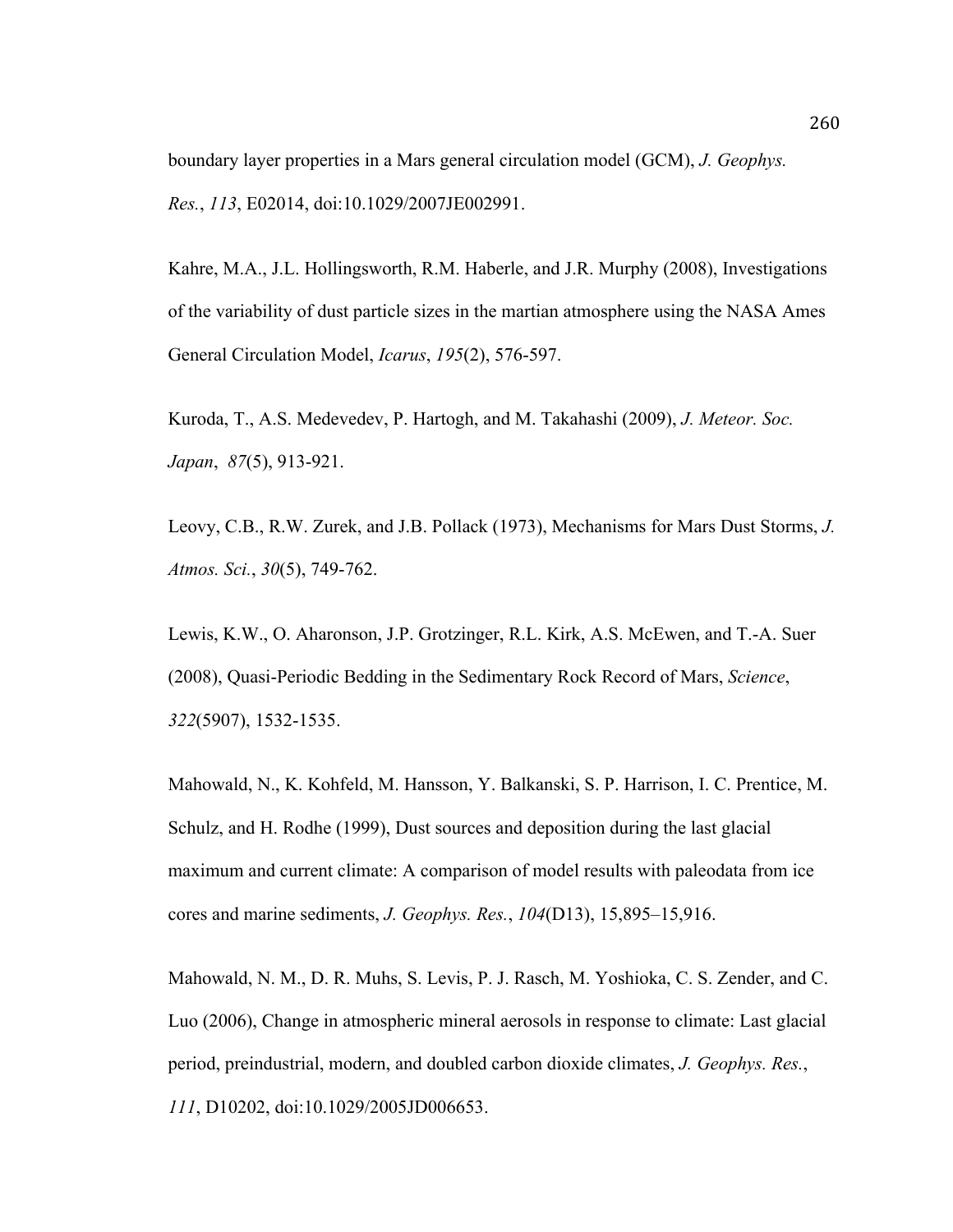Milkovich, S. M., and J. W. Head III (2005), North polar cap of Mars: Polar layered deposit characterization and identification of a fundamental climate signal, *J. Geophys. Res.*, *110*, E01005, doi:10.1029/2004JE002349.

Newman, C. E., S. R. Lewis, P. L. Read, and F. Forget (2002), Modeling the martian dust cycle 2. Multiannual radiatively active dust transport simulations, *J. Geophys. Res.*, *107*(E12), 5124, doi:10.1029/2002JE001920.

Park, S.-U., and H.-J. In (2003), Parameterization of dust emission for the simulation of the yellow sand (Asian dust) event observed in March 2002 in Korea, *J. Geophys. Res.*, *108*(D19), 4618, doi:10.1029/2003JD003484.

Rafkin, S. C. R. (2009), A positive radiative-dynamic feedback mechanism for the maintenance and growth of martian dust storms, *J. Geophys. Res.*, *114*, E01009, doi:10.1029/2008JE003217.

Rafkin, S. C. R., M. R. V. Sta. Maria, and T. I. Michaels (2002), Simulation of the atmospheric thermal circulation of a martian volcano using a mesoscale numerical model. *Nature*, *419*, 697-699.

Spiga, A., and F. Forget (2009), A new model to simulate the martian mesoscale and microscale atmospheric circulation: Validation and first results, *J. Geophys. Res.*, *114*, E02009, doi:10.1029/2008JE003242.